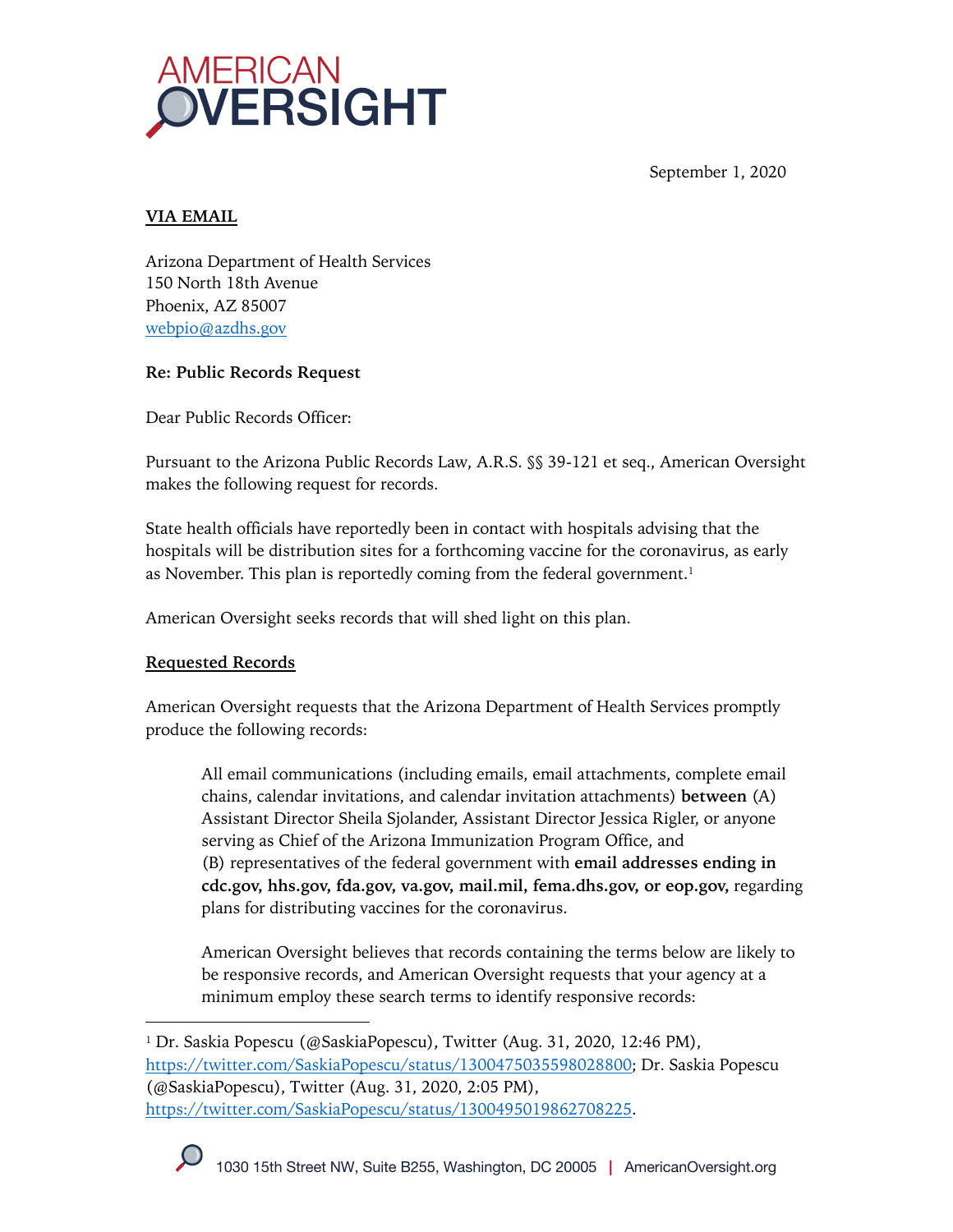- i. Vaccine
- ii. Vaccines
- iii. Vaccine(s)
- iv. Vaccination
- v. Vax
- vi. Moderna
- vii. Oxford
- viii. AstraZeneca

Please provide responsive records from July 1, 2020, through the date of the search.

#### **Statement of Noncommercial Purpose**

This request is made for noncommercial purposes. American Oversight seeks records regarding federal and state plans to distribute a vaccine for the coronavirus, including but not limited to through hospitals acting as distribution sites. Records with the potential to shed light on this matter would contribute significantly to public understanding of operations of the government, including how and when state and federal officials expect to distribute a vaccine for the coronavirus, which has spread widely and killed more than 5,000 people in Arizona alone.2

Because American Oversight is a  $501(c)(3)$  nonprofit, this request is not in American Oversight's financial interest and is not made for a commercial purpose. American Oversight's mission is to promote transparency in government, to educate the public about government activities, and to ensure the accountability of government officials. American Oversight uses the information gathered, and its analysis of it, to educate the public through reports, press releases, or other media. American Oversight also makes materials it gathers available on its public website and promotes their availability on social media platforms, such as Facebook and Twitter.3

Because this request is made for noncommercial purposes, American Oversight requests that any fees charged in connection with processing this request be limited to copying and

<sup>2</sup> *Coronavirus in the U.S.: Latest Map and Case Count*, N.Y. Times (Aug. 31, 2020, 12:12 PM), https://www.nytimes.com/interactive/2020/us/coronavirus-us-cases.html.

<sup>&</sup>lt;sup>3</sup> American Oversight currently has approximately 15,600 page likes on Facebook and 104,700 followers on Twitter. American Oversight, Facebook,

https://www.facebook.com/weareoversight/ (last visited Aug. 31, 2020); American Oversight (@weareoversight), Twitter, https://twitter.com/weareoversight (last visited Aug. 31, 2020).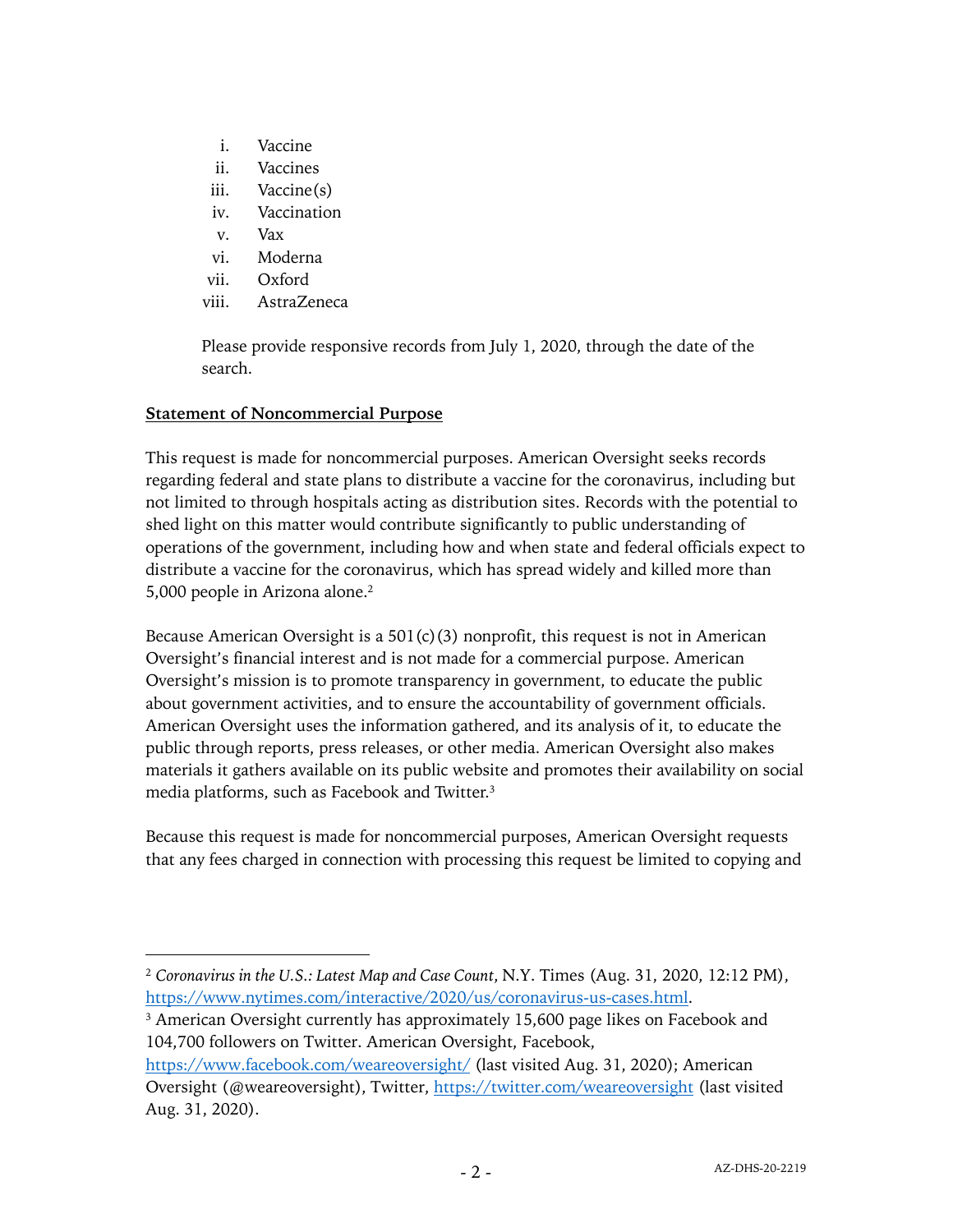postage charges, if applicable.4 Please notify American Oversight of any anticipated fees or costs in excess of \$100 prior to incurring such costs or fees.

### **Guidance Regarding the Search & Processing of Requested Records**

In connection with its request for records, American Oversight provides the following guidance regarding the scope of the records sought and the search and processing of records:

- § Please search all locations and systems likely to have responsive records, regardless of format, medium, or physical characteristics. For instance, because the request seeks "communications," please search all locations likely to contain communications, including relevant hard-copy files, correspondence files, appropriate locations on hard drives and shared drives, emails, text messages or other direct messaging systems (such as iMessage, WhatsApp, Signal, or Twitter direct messages), voicemail messages, instant messaging systems such as Lync or ICQ, and shared messages systems such as Slack.
- In conducting your search, please understand the terms "record," "document," and "information" in their broadest sense, to include any written, typed, recorded, graphic, printed, or audio material of any kind. We seek records of any kind, including electronic records, audiotapes, videotapes, and photographs, as well as letters, emails, facsimiles, telephone messages, voice mail messages and transcripts, notes, or minutes of any meetings, telephone conversations or discussions.
- Our request for records includes any attachments to those records or other materials enclosed with those records when they were previously transmitted. To the extent that an email is responsive to our request, our request includes all prior messages sent or received in that email chain, as well as any attachments to the email.
- Please search all relevant records or systems containing records regarding agency business. Do not exclude records regarding agency business contained in files, email accounts, or devices in the personal custody of your officials, such as personal email accounts or text messages.
- If any records are withheld in full or in part, pursuant to A.R.S. § 39-121.01(D)(2), please provide an index of records or categories of records that have been withheld and the reasons the records or categories of records have been withheld.

<sup>4</sup> A.R.S. § 39-121.01(D)(1); *see also Hanania v. City of Tucson*,128 Ariz. 135, 624 P.2d 332 (Ct. App. 1980). Furthermore, because this request is for noncommercial purposes, additional fees provided for under A.R.S. § 39-121.03(A) are not applicable and should not be assessed.